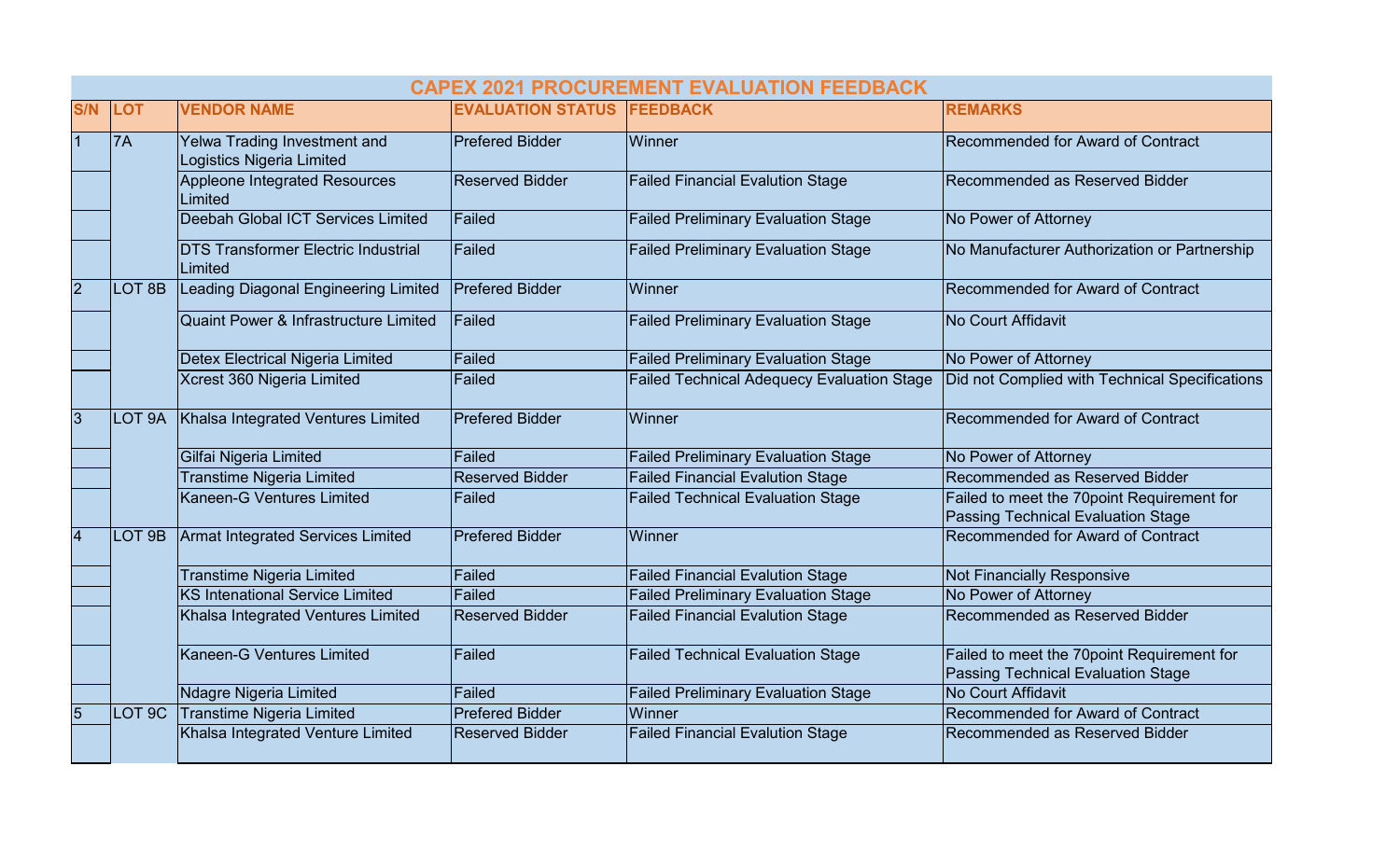|                | Habbos Nigeria Limited                                           | Failed                 | <b>Failed Preliminary Evaluation Stage</b>        | No Power of Attorney                                                                    |
|----------------|------------------------------------------------------------------|------------------------|---------------------------------------------------|-----------------------------------------------------------------------------------------|
|                | Alpha Power System                                               | Failed                 | <b>Failed Technical Adequecy Evaluation Stage</b> | No Manufacturer Authorization or Partnership                                            |
| $\overline{6}$ | LOT 10A Borno Engineering Supply & Technical<br>Company Limited  | <b>Prefered Bidder</b> | Winner                                            | Recommended for Award of Contract                                                       |
|                | <b>Gozcom International Limited</b>                              | Failed                 | <b>Failed Technical Adequecy Evaluation Stage</b> | Did not Complied with Technical Specifications                                          |
|                | Damsal Nigeria Limited                                           | Failed                 | <b>Failed Technical Evaluation Stage</b>          | Failed to meet the 70point Requirement for<br><b>Passing Technical Evaluation Stage</b> |
|                | Sifawa Dynasty Nigeria Limited                                   | Failed                 | <b>Failed Preliminary Evaluation Stage</b>        | No Power of Attorney, No Court Affidavit, No<br>Objection                               |
| 7              | LOT 10B Zenflux Resources Limited                                | <b>Prefered Bidder</b> | Winner                                            | Recommended for Award of Contract                                                       |
|                | Borno Engineering Supply & Technical<br><b>Company Limited</b>   | Failed                 | <b>Failed Financial Evalution Stage</b>           | <b>Not Financially Responsive</b>                                                       |
|                | KS International Technical Services<br>Limited                   | Failed                 | <b>Failed Preliminary Evaluation Stage</b>        | No Power of Attorney                                                                    |
|                | Lasafa Limited                                                   | Reserved Bidder        | <b>Failed Financial Evalution Stage</b>           | Recommended as Reserved Bidder                                                          |
|                | <b>Awal Investment Limited</b>                                   | Failed                 | <b>Failed Preliminary Evaluation Stage</b>        | No Court Affidavit                                                                      |
|                | Ndagre Nigeria Limited                                           | Failed                 | <b>Failed Financial Evalution Stage</b>           | <b>Not Financially Responsive</b>                                                       |
| 8              | LOT 10C Lasafa limited                                           | Prefered Bidder        | Winner                                            | Recommended for Award of Contract                                                       |
|                | <b>Jibrilla Enterprises Limited</b>                              | Reserved Bidder        | <b>Failed Financial Evalution Stage</b>           | Recommended as Reserved Bidder                                                          |
|                | Borno Engineering Supply & Technical<br>Company Limited          | Failed                 | <b>Failed Financial Evalution Stage</b>           | <b>Not Financially Responsive</b>                                                       |
|                | A.A. Mahmud Nigeria                                              | Failed                 | <b>Failed Preliminary Evaluation Stage</b>        | No Power of Attorney                                                                    |
| 9              | LOT 11A Standard Electras Engineering<br><b>Services Limited</b> | <b>Prefered Bidder</b> | Winner                                            | Recommended for Award of Contract                                                       |
|                | Abidine Limited                                                  | Failed                 | <b>Failed Technical Adequecy Evaluation Stage</b> | Did not Complied with Technical Specifications                                          |
|                | Dizzat Engineering Company Limited                               | Failed                 | <b>Failed Preliminary Evaluation Stage</b>        | No Court Affidavit                                                                      |
|                | Vaade Structures Limited                                         | Failed                 | <b>Failed Preliminary Evaluation Stage</b>        | No Power of Attorney                                                                    |
| 10             | LOT 11B S&B Dolmat Nigeria Limited                               | Prefered Bidder        | Winner                                            | Recommended for Award of Contract                                                       |
|                | <b>Right Click Engineering Company</b><br>Limited                | Reserved Bidder        | <b>Failed Financial Evalution Stage</b>           | Recommended as Reserved Bidder                                                          |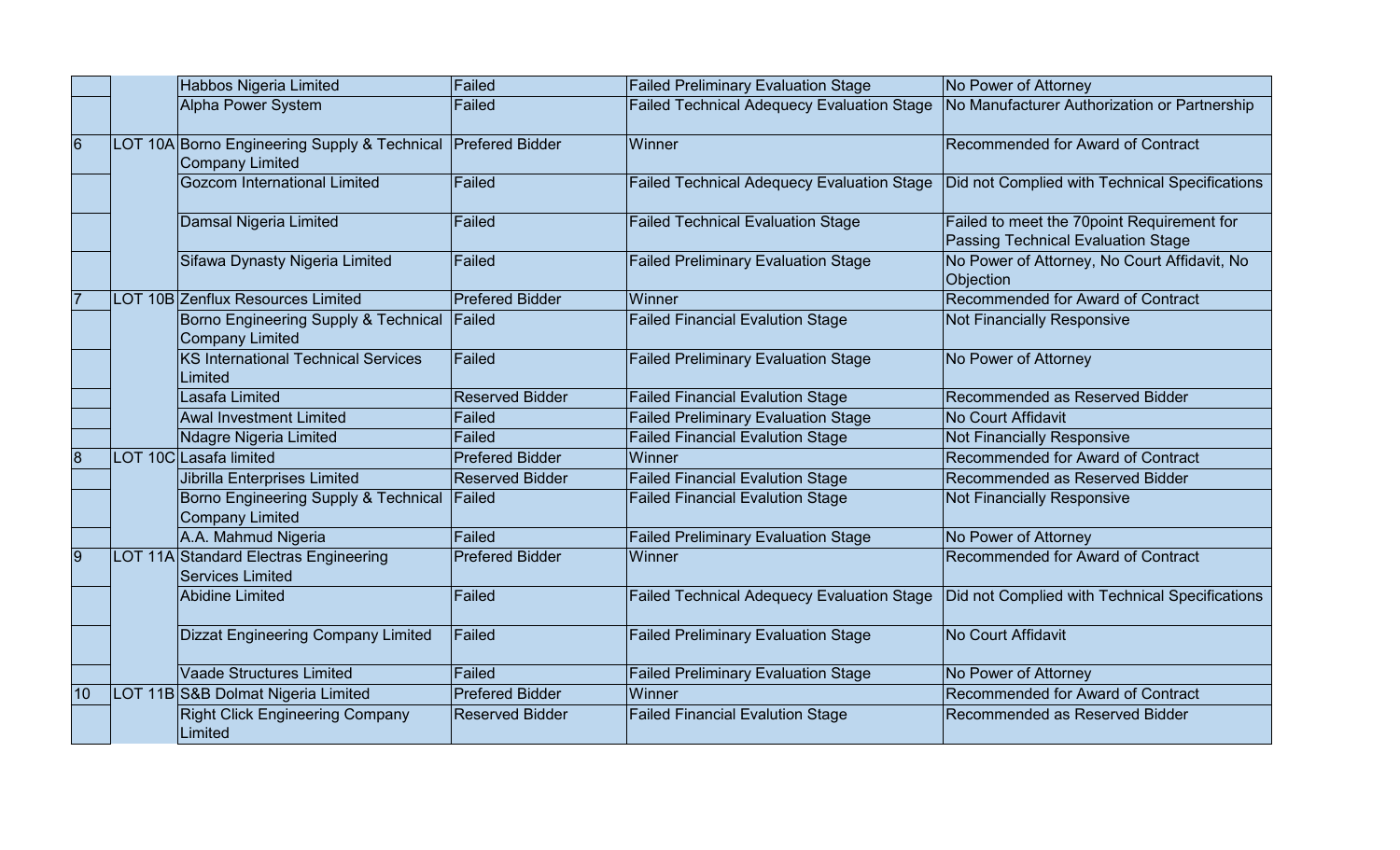|    | <b>DTS Transformer Electric Industry</b><br>Limited               | Failed                 | <b>Failed Financial Evalution Stage</b>           | <b>Not Financially Responsive</b>                                                |
|----|-------------------------------------------------------------------|------------------------|---------------------------------------------------|----------------------------------------------------------------------------------|
| 11 | LOT 12A Las Ventures Global Services Limited                      | <b>Prefered Bidder</b> | Winner                                            | Recommended for Award of Contract                                                |
|    | A. A. Mahmud Nigeria                                              | Failed                 | <b>Failed Preliminary Evaluation Stage</b>        | No Power of Attorney                                                             |
|    | <b>Thermolinks Concepts Limited</b>                               | Failed                 | <b>Failed Technical Evaluation Stage</b>          | Failed to meet the 70point Requirement for<br>Passing Technical Evaluation Stage |
|    | Dizzat Engineering Company Limited                                | Failed                 | <b>Failed Preliminary Evaluation Stage</b>        | <b>No Court Affidavit</b>                                                        |
|    | Jibrilla Enterprises Limited                                      | <b>Reserved Bidder</b> | <b>Failed Financial Evalution Stage</b>           | Recommended as Reserved Bidder                                                   |
| 12 | LOT 12C Frasier Stone Limited                                     | Failed                 | <b>Failed Financial Evalution Stage</b>           | <b>Not Financially Responsive</b>                                                |
|    | <b>Nadabo Engineering and Technical</b><br><b>Service Limited</b> | Failed                 | <b>Failed Technical Adequecy Evaluation Stage</b> | Did not Complied with Technical Specifications                                   |
|    | Jibrilla Enterprises Limited                                      | <b>Reserved Bidder</b> | <b>Failed Financial Evalution Stage</b>           | Recommended as Reserved Bidder                                                   |
|    | Kanawa Energy Limited                                             | <b>Prefered Bidder</b> | Winner                                            | Recommended for Award of Contract                                                |
| 13 | LOT 12D Frasier Stone Limited                                     | <b>Prefered Bidder</b> | Winner                                            | Recommended for Award of Contract                                                |
|    | <b>Amsy Global Resources Limited</b>                              | Failed                 | <b>Failed Preliminary Evaluation Stage</b>        | No Power of Attorney                                                             |
|    | Unicon Global Investment Nigeria<br>Limited                       | Failed                 | <b>Failed Technical Adequecy Evaluation Stage</b> | <b>No NEMSA</b>                                                                  |
| 14 | LOT 13A Proserve Energy Services Limited                          | <b>Prefered Bidder</b> | Winner                                            | Recommended for Award of Contract                                                |
|    | <b>Wunco Nigeria Limited</b>                                      | Failed                 | <b>Failed Preliminary Evaluation Stage</b>        | No Power of Attorney, No Court Affidavit, No<br>Objection                        |
|    | Vagrida Limited                                                   | <b>Reserved Bidder</b> | <b>Failed Financial Evalution Stage</b>           | Recommended as Reserved Bidder                                                   |
| 15 | LOT 13B Vagrida Limited                                           | <b>Prefered Bidder</b> | Winner                                            | Recommended for Award of Contract                                                |
|    | <b>Volvo and Vision Business Limited</b>                          | Failed                 | <b>Failed Preliminary Evaluation Stage</b>        | No Court Affidavit                                                               |
|    | Dari Investment                                                   |                        |                                                   |                                                                                  |
|    | <b>Soltech Limited</b>                                            | Failed                 | <b>Failed Preliminary Evaluation Stage</b>        | No Manufacturer Authorization or Partnership                                     |
|    | <b>Proserve Energy Services Limited</b>                           | <b>Reserved Bidder</b> | <b>Failed Financial Evalution Stage</b>           | Recommended as Reserved Bidder                                                   |
| 16 | LOT 14B Nizam Engineering Limited                                 | <b>Prefered Bidder</b> | Winner                                            | Recommended for Award of Contract                                                |
|    | CCII Marketing Nigeria Limited                                    | <b>Reserved Bidder</b> | <b>Failed Financial Evalution Stage</b>           | Recommended as Reserved Bidder                                                   |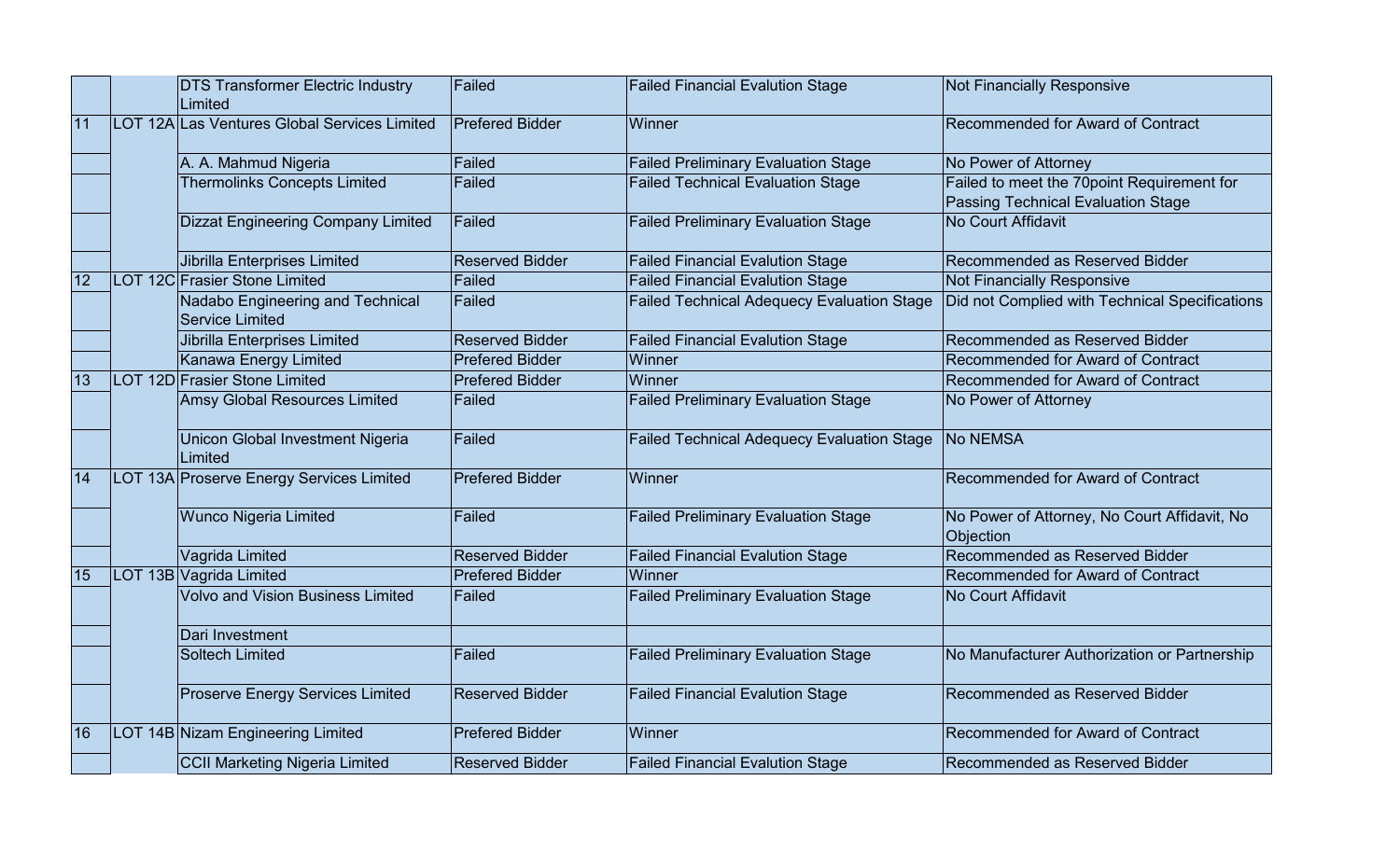|    |                   | Emmy Joyce Engineering Company<br>Limited                         | Failed                 | <b>Failed Technical Adequecy Evaluation Stage</b> | Did not Complied with Technical Specifications                                          |
|----|-------------------|-------------------------------------------------------------------|------------------------|---------------------------------------------------|-----------------------------------------------------------------------------------------|
| 17 | LOT <sub>15</sub> | Superior Construction limited                                     | <b>Prefered Bidder</b> | Winner                                            | Recommended for Award of Contract                                                       |
|    |                   | Goldfinger Link Nigeria Limited                                   | Failed                 | <b>Failed Technical Adequecy Evaluation Stage</b> | No Manufacturer Authorization or Partnership                                            |
|    |                   | <b>Energy and Electric Systems</b><br>Engineering Company Limited | Failed                 | <b>Failed Technical Adequecy Evaluation Stage</b> | Did not Complied with Technical Specifications                                          |
| 18 | LOT 16            | Unicon Global Investment Nigeria<br>Limited                       | <b>Prefered Bidder</b> | Winner                                            | Recommended for Award of Contract                                                       |
|    |                   | Damsal Nigeria Limited                                            | Failed                 | <b>Failed Technical Evaluation Stage</b>          | Failed to meet the 70point Requirement for<br><b>Passing Technical Evaluation Stage</b> |
|    |                   | Jahin Electrical Investment Limited                               | Failed                 | <b>Failed Preliminary Evaluation Stage</b>        | No Power of Attorney                                                                    |
|    |                   | Habbos Nigeria Limited                                            | Failed                 | <b>Failed Preliminary Evaluation Stage</b>        | No Power of Attorney                                                                    |
|    |                   | <b>Frasier Stone Limited</b>                                      | <b>Reserved Bidder</b> | <b>Failed Financial Evalution Stage</b>           | Recommended as Reserved Bidder                                                          |
|    |                   | Nadabo Engineering & Tech Services                                | Failed                 | <b>Failed Technical Adequecy Evaluation Stage</b> | Did not Complied with Technical Specifications                                          |
| 19 | LOT <sub>17</sub> | Sabhadu Global Concept Limited                                    | <b>Prefered Bidder</b> | Winner                                            | Recommended for Award of Contract                                                       |
|    |                   | <b>Gyata Engineering Works Limited</b>                            | Failed                 | <b>Failed Preliminary Evaluation Stage</b>        | No Objection                                                                            |
|    |                   | Soltech Limited                                                   | Failed                 | <b>Failed Preliminary Evaluation Stage</b>        | No Power of Attorney                                                                    |
|    |                   | Detex Electrical Nigeria Limited                                  | Failed                 | <b>Failed Preliminary Evaluation Stage</b>        | No Objection                                                                            |
| 20 | LOT <sub>20</sub> | <b>Electrical Solution Limited</b>                                | <b>Prefered Bidder</b> | Winner                                            | Recommended for Award of Contract                                                       |
|    |                   | <b>AMSY Global Services Limited</b>                               | Failed                 | <b>Failed Preliminary Evaluation Stage</b>        | No Power of Attorney                                                                    |
|    |                   | <b>Triple Seventh Nigeria Limited</b>                             | Failed                 | <b>Failed Technical Adequecy Evaluation Stage</b> | Did not Complied with Technical Specifications                                          |
|    |                   | Ndagre Nigeria Limited                                            | Failed                 | <b>Failed Technical Evaluation Stage</b>          | Failed to meet the 70point Requirement for<br><b>Passing Technical Evaluation Stage</b> |
|    |                   | CCII Marketing Nigeria Limited                                    | Failed                 | <b>Failed Technical Adequecy Evaluation Stage</b> | Did not Complied with Technical Specifications                                          |
| 21 | $ $ LOT 21        | Al-Bashir Nigeria Limited                                         | Prefered Bidder        | Winner                                            | Recommended for Award of Contract                                                       |
|    |                   | Goldfinger Link Nigeria Limited                                   | <b>Reserved Bidder</b> | <b>Failed Financial Evalution Stage</b>           | Recommended as Reserved Bidder                                                          |
|    |                   | S&B Dolmat Nigeria Limited                                        | Failed                 | <b>Failed Technical Adequecy Evaluation Stage</b> |                                                                                         |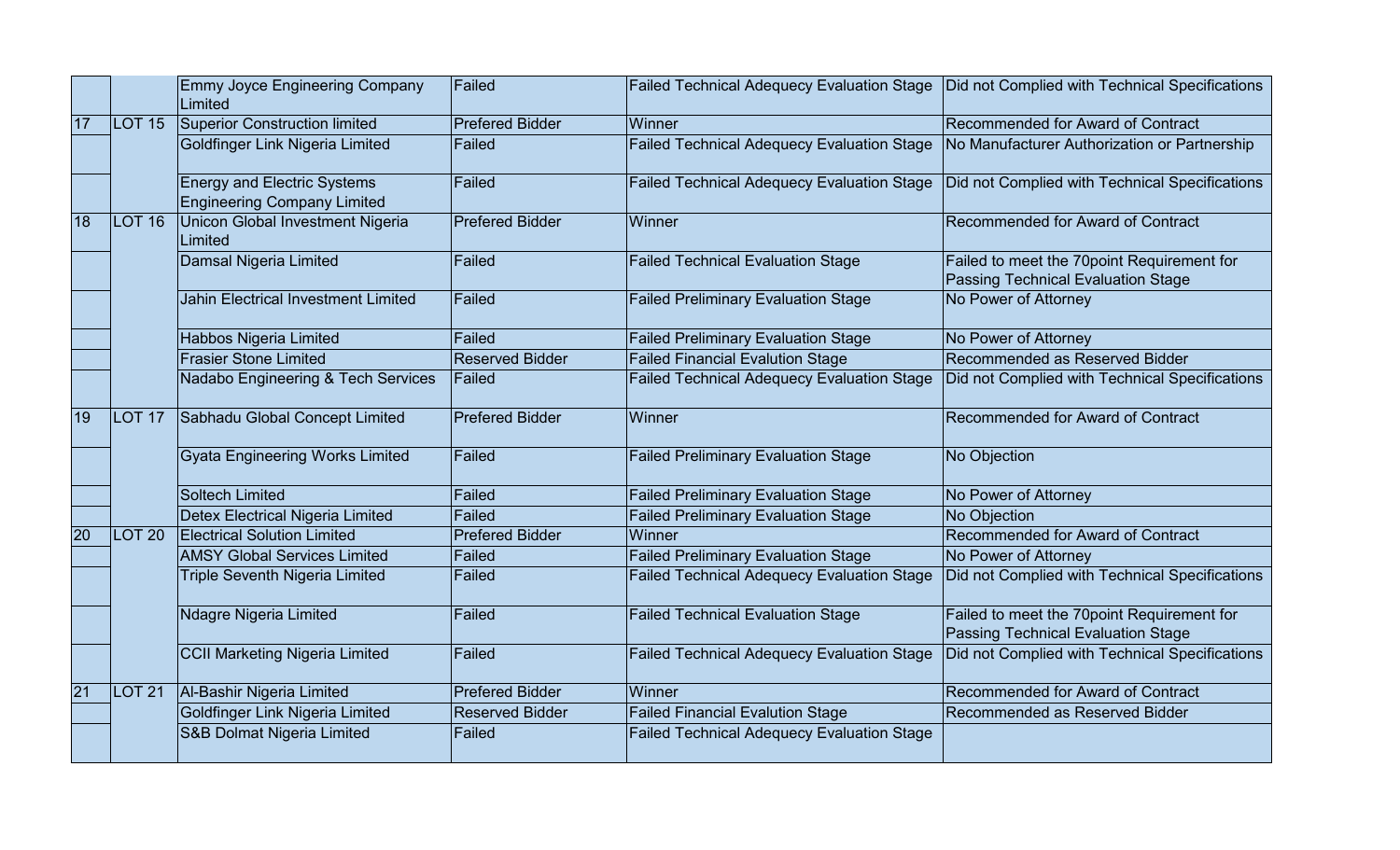| 22<br><b>LOT 22</b> | Tony Intercontinental Products Limited Prefered Bidder |                                                         | Winner                 | Recommended for Award of Contract                 |                                                                                  |
|---------------------|--------------------------------------------------------|---------------------------------------------------------|------------------------|---------------------------------------------------|----------------------------------------------------------------------------------|
|                     |                                                        | Secwave Nigeria Limited                                 | <b>Reserved Bidder</b> | <b>Failed Financial Evalution Stage</b>           | Recommended as Reserved Bidder                                                   |
|                     |                                                        | Al-Bashir Nigeria Limited                               | Failed                 | <b>Failed Financial Evalution Stage</b>           | <b>Not Financially Responsive</b>                                                |
|                     |                                                        | S&B Dolmat Nigeria Limited                              | Failed                 | <b>Failed Financial Evalution Stage</b>           | <b>Not Financially Responsive</b>                                                |
| 23                  | LOT <sub>26</sub>                                      | <b>Orunrun Energy Services Limited</b>                  | <b>Prefered Bidder</b> | Winner                                            | Recommended for Award of Contract                                                |
|                     |                                                        | <b>Dextron Engineering Limited</b>                      | Failed                 | <b>Failed Technical Adequecy Evaluation Stage</b> | No Manufacturer Authorization or Partnership                                     |
|                     |                                                        | <b>Samag Engineering Limited</b>                        | Failed                 | <b>Failed Preliminary Evaluation Stage</b>        | <b>No Court Affidavit</b>                                                        |
| 24                  |                                                        | LOT 27A Salwa Global Resources Limited                  | <b>Prefered Bidder</b> | Winner                                            | Recommended for Award of Contract                                                |
|                     |                                                        | <b>Prime Electromech Limited</b>                        | Failed                 | <b>Failed Preliminary Evaluation Stage</b>        | No Power of Attorney                                                             |
|                     |                                                        | Kinetics Investment Limited                             | Failed                 | <b>Failed Technical Adequecy Evaluation Stage</b> | No Manufacturer Authorization or Partnership                                     |
|                     |                                                        | <b>Wunco Nigeria Limited</b>                            | Failed                 | <b>Failed Preliminary Evaluation Stage</b>        | <b>No Court Affidavit</b>                                                        |
|                     |                                                        | Netswitch Limited                                       | Failed                 | <b>Failed Technical Adequecy Evaluation Stage</b> | No Manufacturer Authorization or Partnership                                     |
| 25                  | LOT 27B Vaade                                          |                                                         | <b>Prefered Bidder</b> | Winner                                            | Recommended for Award of Contract                                                |
| 26                  |                                                        | LOT 27C Wunco Nigeria Limited                           | <b>Prefered Bidder</b> | Winner                                            | Recommended for Award of Contract                                                |
|                     |                                                        | Vicson Engineering and<br>communication Company         | Failed                 | <b>Failed Preliminary Evaluation Stage</b>        | <b>No Court Affidavit</b>                                                        |
| 27                  | <b>LOT 28</b>                                          | Apple One Integrated Recourses<br>Limited               | <b>Prefered Bidder</b> | Winner                                            | Recommended for Award of Contract                                                |
|                     |                                                        | Yelwa Trading Investment and<br>Logistics Limited       | Failed                 | <b>Failed Technical Evaluation Stage</b>          | Failed to meet the 70point Requirement for<br>Passing Technical Evaluation Stage |
|                     |                                                        | Hebuma Engineering Services Limited                     | Failed                 | <b>Failed Preliminary Evaluation Stage</b>        | No Power of Attorney                                                             |
| 28                  | <b>LOT29</b>                                           | Comprehensive Energy Solutions<br>Limited               | <b>Prefered Bidder</b> | Winner                                            | Recommended for Award of Contract                                                |
|                     |                                                        | Abidine Limited                                         | Failed                 | <b>Failed Technical Evaluation Stage</b>          | Failed to meet the 70point Requirement for<br>Passing Technical Evaluation Stage |
|                     |                                                        | Standard Electrical Engineering Limited Reserved Bidder |                        | <b>Failed Financial Evalution Stage</b>           | Recommended as Reserved Bidder                                                   |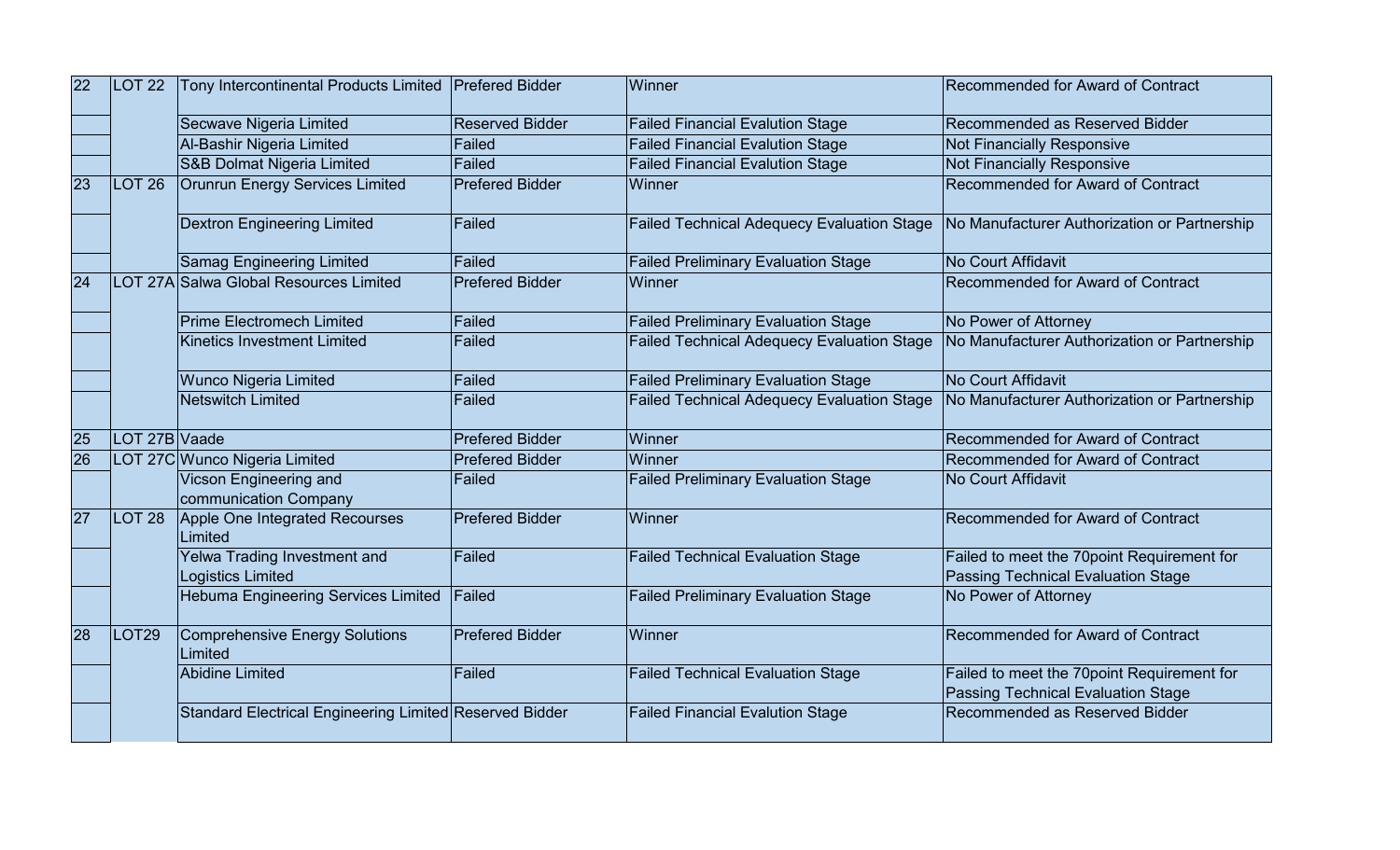|    |                   | <b>Dextron Engineering Limited</b>           | Failed                 | <b>Failed Preliminary Evaluation Stage</b>        | No Manufacturer Authorization or Partnership                                            |
|----|-------------------|----------------------------------------------|------------------------|---------------------------------------------------|-----------------------------------------------------------------------------------------|
|    |                   | Samag Engineering Limited                    | Failed                 | <b>Failed Preliminary Evaluation Stage</b>        | No Court Affidavit                                                                      |
| 29 |                   | LOT 30A Alharamain Technologies Limited      | <b>Prefered Bidder</b> | Winner                                            | Recommended for Award of Contract                                                       |
|    |                   | <b>Chemo Technics Limited</b>                | <b>Reserved Bidder</b> | <b>Failed Financial Evalution Stage</b>           | Recommended as Reserved Bidder                                                          |
|    |                   | Nepsak Nigeria Limited                       | Failed                 | <b>Failed Technical Adequecy Evaluation Stage</b> | Did not Complied with Technical Specifications                                          |
| 30 |                   | LOT 30B Chemo Technics Limited               | <b>Prefered Bidder</b> | Winner                                            | <b>Recommended for Award of Contract</b>                                                |
|    |                   | Adam Lavers MGK Services Limited             | Reserved Bidder        | <b>Failed Financial Evalution Stage</b>           | Recommended as Reserved Bidder                                                          |
|    |                   | Alharamain Technologies Limited              | Failed                 | <b>Failed Financial Evalution Stage</b>           | <b>Not Financially Responsive</b>                                                       |
| 31 |                   | LOT 30C Adam Lavers MGK Services Limited     | <b>Prefered Bidder</b> | Winner                                            | Recommended for Award of Contract                                                       |
|    |                   | Alharamain Technologies Limited              | Reserved Bidder        | <b>Failed Financial Evalution Stage</b>           | Recommended as Reserved Bidder                                                          |
|    |                   | Chemo Technics Limited                       | Failed                 | <b>Failed Financial Evalution Stage</b>           | <b>Not Financially Responsive</b>                                                       |
| 32 |                   | LOT 30D Citadel Projects Limited             | Prefered Bidder        | Winner                                            | Recommended for Award of Contract                                                       |
|    |                   | <b>Quaint Power Infrastructure</b>           | Failed                 | <b>Failed Technical Evaluation Stage</b>          | Failed to meet the 70point Requirement for<br><b>Passing Technical Evaluation Stage</b> |
|    |                   | Hebuma Engineering Services Limited          | Failed                 | <b>Failed Preliminary Evaluation Stage</b>        | No Power of Attorney                                                                    |
| 33 | LOT <sub>33</sub> | Tony Intercontinental Products Limited       | <b>Prefered Bidder</b> | Winner                                            | Recommended for Award of Contract                                                       |
| 34 |                   | LOT 35A Alpha Power Systems                  | Prefered Bidder        | Winner                                            | Recommended for Award of Contract                                                       |
|    |                   | Sifawa Dynasty Limited                       | Failed                 | <b>Failed Preliminary Evaluation Stage</b>        | No Court Affidavit                                                                      |
|    |                   | Netswitch Limited                            | Failed                 | <b>Failed Technical Evaluation Stage</b>          | Failed to meet the 70point Requirement for<br><b>Passing Technical Evaluation Stage</b> |
|    |                   | Comprehensive Energy Solutions<br>Limited    | Reserved Bidder        | <b>Failed Financial Evalution Stage</b>           | Recommended as Reserved Bidder                                                          |
| 35 | $ $ LOT 36        | Superior Construction and Company<br>Limited | Prefered Bidder        | Winner                                            | Recommended for Award of Contract                                                       |
|    |                   | <b>Thermolinks Concepts Limited</b>          | Failed                 | <b>Failed Technical Evaluation Stage</b>          | Failed to meet the 70point Requirement for<br><b>Passing Technical Evaluation Stage</b> |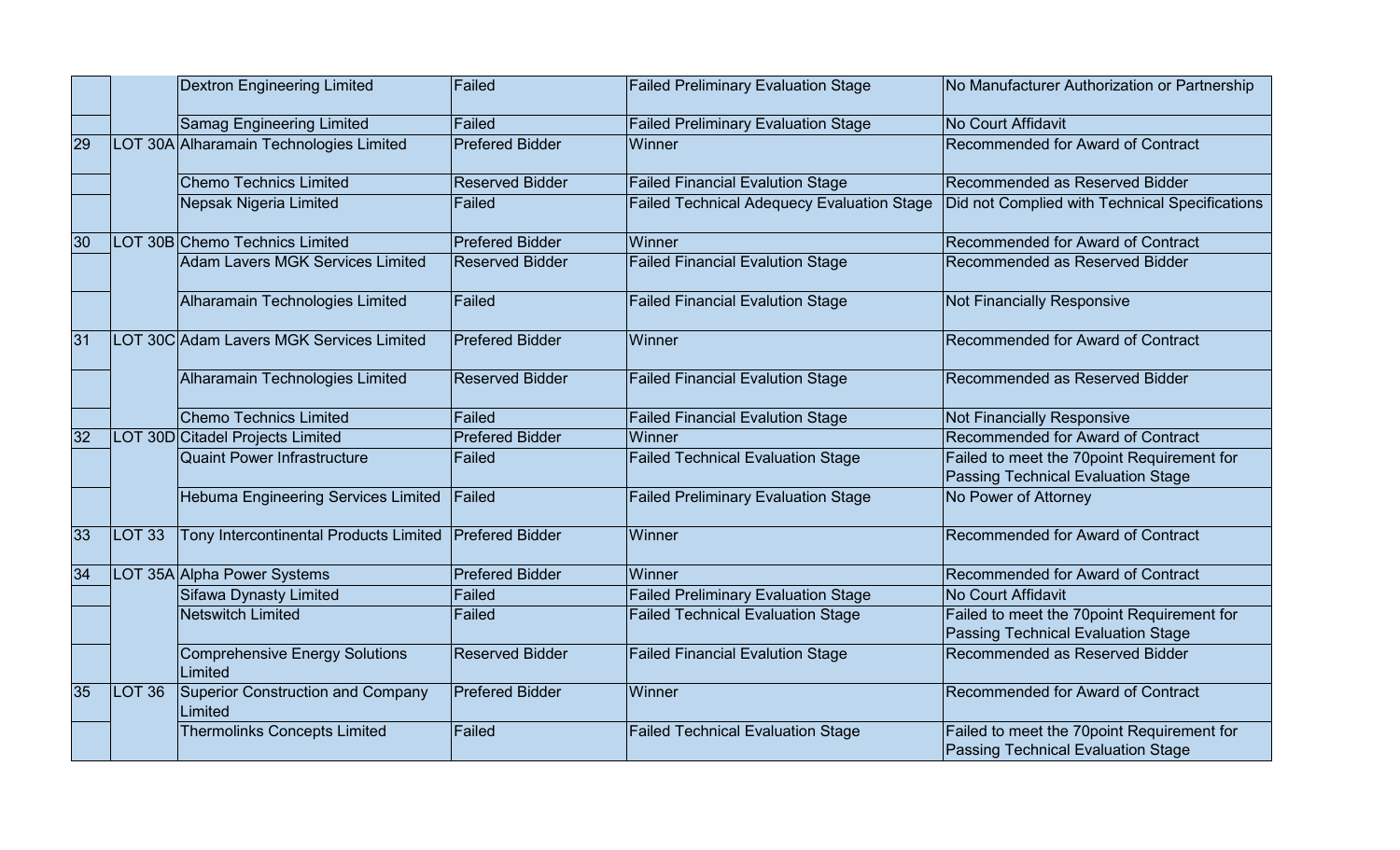| 36 | LOT 38A Penuelinks Energies Limited                                           | Prefered Bidder        | Winner                                            | Recommended for Award of Contract              |
|----|-------------------------------------------------------------------------------|------------------------|---------------------------------------------------|------------------------------------------------|
|    | Volvo Vission Business Limited                                                | Failed                 | <b>Failed Preliminary Evaluation Stage</b>        | No Court Affidavit                             |
|    | Las Ventures Global Services Limited                                          | Failed                 | <b>Failed Technical Evaluation Stage</b>          | Failed to meet the 70point Requirement for     |
|    |                                                                               |                        |                                                   | <b>Passing Technical Evaluation Stage</b>      |
|    | Sino Standard Global Limited                                                  | <b>Reserved Bidder</b> | <b>Failed Financial Evalution Stage</b>           | Recommended as Reserved Bidder                 |
|    | <b>Emmy Joyce Engineering Company</b>                                         | Failed                 | <b>Failed Technical Evaluation Stage</b>          | Failed to meet the 70point Requirement for     |
|    | Limited                                                                       |                        |                                                   | <b>Passing Technical Evaluation Stage</b>      |
| 37 | LOT 38B Sinostandard Global Limited                                           | <b>Prefered Bidder</b> | Winner                                            | Recommended for Award of Contract              |
|    | <b>Volvo and Vision Business Limited</b>                                      | Failed                 | <b>Failed Preliminary Evaluation Stage</b>        | No Court Affidavit                             |
|    | Dari Investment                                                               | Failed                 | <b>Failed Technical Evaluation Stage</b>          | Failed to meet the 70point Requirement for     |
|    |                                                                               |                        |                                                   | <b>Passing Technical Evaluation Stage</b>      |
| 38 | LOT 38C Maxvilla Limited                                                      | Prefered Bidder        | Winner                                            | Recommended for Award of Contract              |
|    | <b>Comprehensive Energy Solutions</b><br>Limited                              | <b>Reserved Bidder</b> | <b>Failed Financial Evalution Stage</b>           | Recommended as Reserved Bidder                 |
|    | Damsal Nigeria Limited                                                        | Failed                 | <b>Failed Technical Evaluation Stage</b>          | Failed to meet the 70point Requirement for     |
|    |                                                                               |                        |                                                   | <b>Passing Technical Evaluation Stage</b>      |
|    | Netswitch Limited                                                             | Failed                 | <b>Failed Technical Evaluation Stage</b>          | Failed to meet the 70point Requirement for     |
|    |                                                                               |                        |                                                   | <b>Passing Technical Evaluation Stage</b>      |
|    | Kanawa Energy Limited                                                         | Failed                 | <b>Failed Technical Evaluation Stage</b>          | Failed to meet the 70point Requirement for     |
|    |                                                                               |                        |                                                   | <b>Passing Technical Evaluation Stage</b>      |
|    | Sino standard Global Limited                                                  | Failed                 | <b>Failed Technical Evaluation Stage</b>          | Failed to meet the 70point Requirement for     |
|    |                                                                               |                        |                                                   | <b>Passing Technical Evaluation Stage</b>      |
| 39 | LOT 39A Kadmash Universal Ent. Limited                                        | Prefered Bidder        | Winner                                            | Recommended for Award of Contract              |
|    | Meter and Instrument Nigeria limited                                          | Failed                 | <b>Failed Technical Adequecy Evaluation Stage</b> | Did not Complied with Technical Specifications |
|    | Equipment and Protective Applications Failed<br>International Limited (EPAIL) |                        | <b>Failed Technical Adequecy Evaluation Stage</b> | Did not Complied with Technical Specifications |
| 40 | LOT 39B Street Link Electrical Limited                                        | <b>Prefered Bidder</b> | Winner                                            | Recommended for Award of Contract              |
|    | <b>Xperts Limited</b>                                                         | Failed                 | <b>Failed Technical Evaluation Stage</b>          | Failed to meet the 70point Requirement for     |
|    |                                                                               |                        |                                                   | <b>Passing Technical Evaluation Stage</b>      |
|    | Alpha-Zet Ventures Limited                                                    | Failed                 | <b>Failed Preliminary Evaluation Stage</b>        | No Court Affidavit                             |
| 41 | LOT 40A Xperts Limited                                                        | <b>Prefered Bidder</b> | Winner                                            | Recommended for Award of Contract              |
|    | Alpha-Zet Ventures Limited                                                    | Failed                 | <b>Failed Preliminary Evaluation Stage</b>        | No Court Affidavit                             |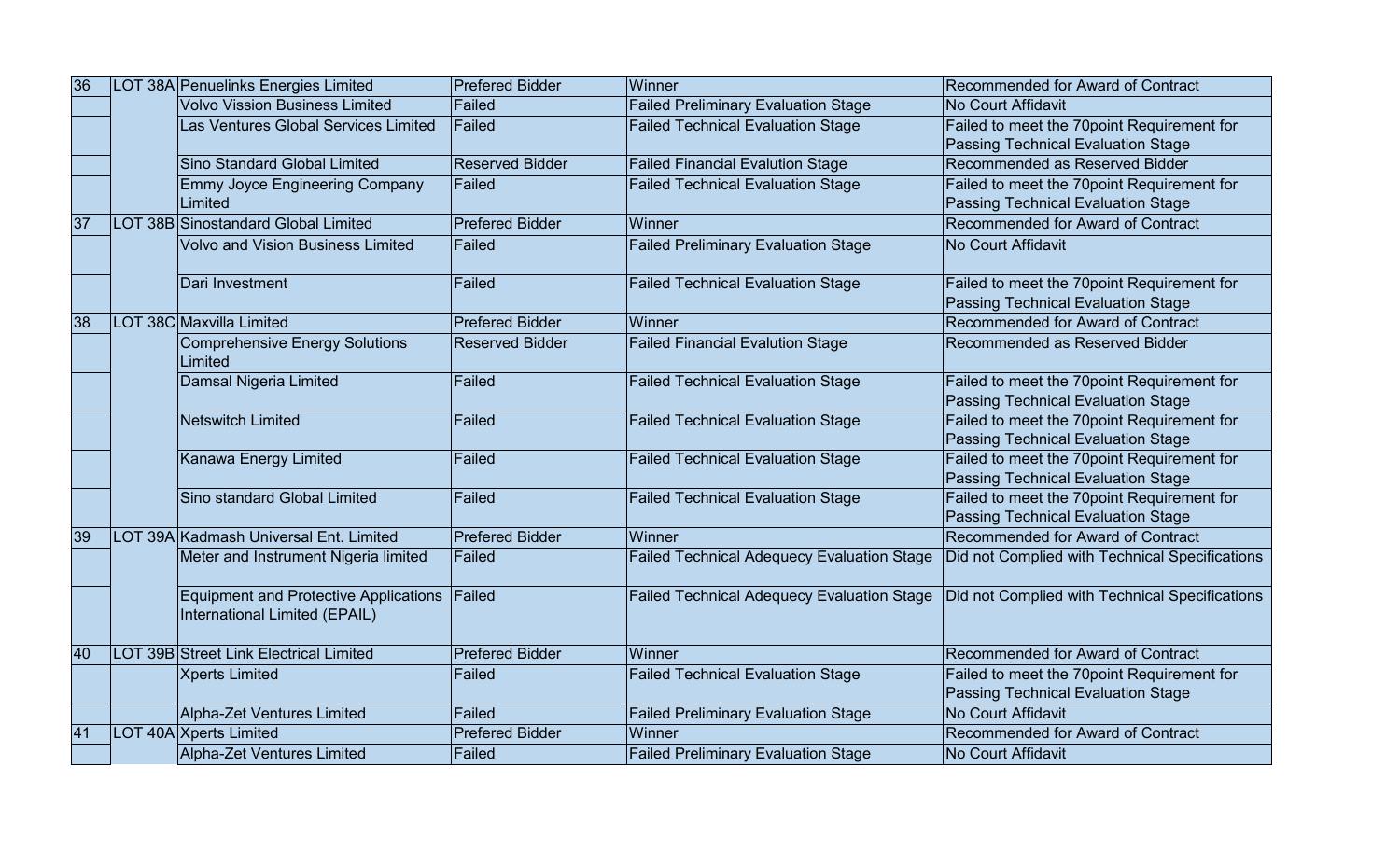|    |                   | <b>DTS Limited</b>                                                            | Failed                 | <b>Failed Technical Adequecy Evaluation Stage</b> | Did not Complied with Technical Specifications            |
|----|-------------------|-------------------------------------------------------------------------------|------------------------|---------------------------------------------------|-----------------------------------------------------------|
|    |                   | <b>Hebuma Engineering Services Limited</b>                                    | Failed                 | <b>Failed Preliminary Evaluation Stage</b>        | No Power of Attorney                                      |
|    |                   | Arewa Limited                                                                 | Failed                 | <b>Failed Preliminary Evaluation Stage</b>        | No Power of Attorney, No Court Affidavit, No<br>Objection |
|    |                   | <b>Street Link Electrical Limited</b>                                         | <b>Reserved Bidder</b> | <b>Failed Financial Evalution Stage</b>           | Recommended as Reserved Bidder                            |
| 42 |                   | LOT 41A Kadmash Universal Ent. Limited                                        | <b>Prefered Bidder</b> | Winner                                            | Recommended for Award of Contract                         |
|    |                   | Power Pro Company Limited                                                     | Failed                 | <b>Failed Preliminary Evaluation Stage</b>        | No Power of Attorney                                      |
|    |                   | Meter and Instrument Nigeria limited                                          | <b>Reserved Bidder</b> | <b>Failed Financial Evalution Stage</b>           | Recommended as Reserved Bidder                            |
| 43 |                   | LOT 41B Meter and Instrument Nigeria limited                                  | <b>Prefered Bidder</b> | Winner                                            | Recommended for Award of Contract                         |
|    |                   | <b>Equipment and Protective Applications</b><br>International Limited (EPAIL) | <b>Reserved Bidder</b> | <b>Failed Financial Evalution Stage</b>           | Recommended as Reserved Bidder                            |
| 44 | $ $ LOT 42        | Secwave Nigeria Limited                                                       | <b>Prefered Bidder</b> | Winner                                            | Recommended for Award of Contract                         |
|    |                   | Alpha-Zet Limited                                                             | Failed                 | <b>Failed Preliminary Evaluation Stage</b>        | No Court Affidavit                                        |
|    |                   | <b>Nespak Limited</b>                                                         | Failed                 | <b>Failed Financial Evalution Stage</b>           | <b>Not Financially Responsive</b>                         |
|    |                   | Altargate Associates Limited                                                  | Failed                 | <b>Failed Technical Evaluation Stage</b>          | Failed to meet the 70point Requirement for                |
|    |                   |                                                                               |                        |                                                   | <b>Passing Technical Evaluation Stage</b>                 |
| 45 | LOT <sub>43</sub> | <b>Electrical Solutions Limited</b>                                           | <b>Prefered Bidder</b> | Winner                                            | Recommended for Award of Contract                         |
|    |                   | <b>Dextron Engineering Limited</b>                                            | <b>Reserved Bidder</b> | <b>Failed Financial Evalution Stage</b>           | Recommended as Reserved Bidder                            |
| 46 | LOT <sub>44</sub> | <b>Stepthenson Brothers Limited</b>                                           | <b>Prefered Bidder</b> | Winner                                            | Recommended for Award of Contract                         |
|    |                   | <b>Proserve Energy Services Limited</b>                                       | <b>Reserved Bidder</b> | <b>Failed Financial Evalution Stage</b>           | Recommended as Reserved Bidder                            |
|    |                   | <b>Dalkiranlar Services Ltd</b>                                               | Failed                 | <b>Failed Financial Evalution Stage</b>           | <b>Not Financially Responsive</b>                         |
| 47 |                   | LOT 45A Themolinks Limited                                                    | <b>Prefered Bidder</b> | Winner                                            | Recommended for Award of Contract                         |
|    |                   | Gyata Nigeria Limited                                                         | <b>Failed</b>          | <b>Failed Preliminary Evaluation Stage</b>        | No Power of Attorney                                      |
|    |                   | <b>Superior Construction Limited</b>                                          | Failed                 | <b>Failed Preliminary Evaluation Stage</b>        | No Power of Attorney                                      |
| 48 |                   | LOT 45B Energy and Electric Systems<br><b>Engineering Company Limited</b>     | <b>Prefered Bidder</b> | Winner                                            | Recommended for Award of Contract                         |
|    |                   | Arewa Project Management Limited                                              | Failed                 | <b>Failed Preliminary Evaluation Stage</b>        | No Power of Attorney, No Court Affidavit                  |
| 49 |                   | LOT 46A Kinetics Investment Limited                                           | <b>Prefered Bidder</b> | Winner                                            | Recommended for Award of Contract                         |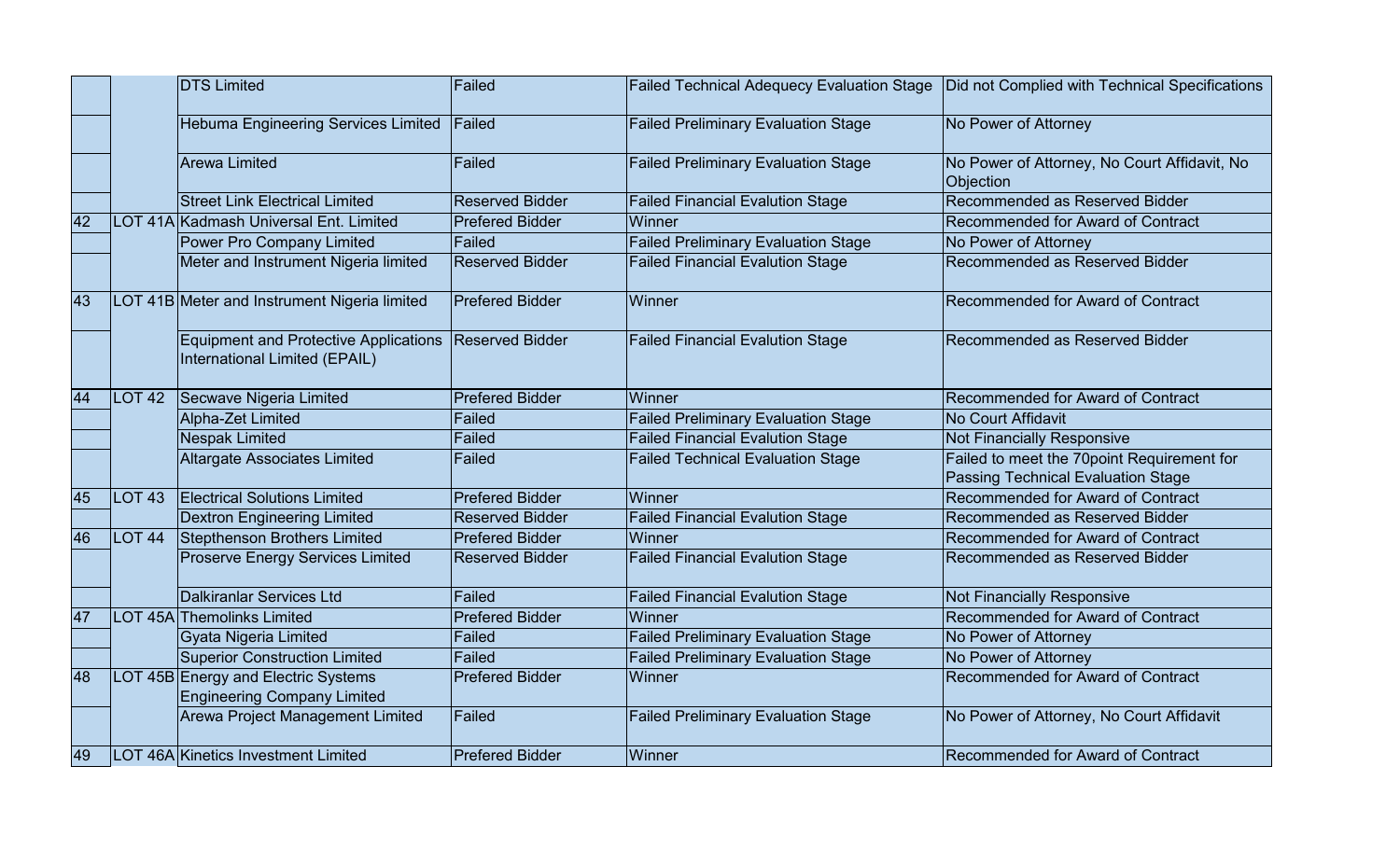|    |                   | <b>Prime Electromech Limited</b>                                         | Failed                 | <b>Failed Preliminary Evaluation Stage</b>        | No Power of Attorney                                                              |
|----|-------------------|--------------------------------------------------------------------------|------------------------|---------------------------------------------------|-----------------------------------------------------------------------------------|
| 50 |                   | LOT 46B Dalkiranlar Services Limited                                     | <b>Prefered Bidder</b> | Winner                                            | Recommended for Award of Contract                                                 |
|    |                   | Deebah Global ICT                                                        | Failed                 | <b>Failed Preliminary Evaluation Stage</b>        | No Power of Attorney                                                              |
|    |                   | Sandwell Engineering Limited                                             | Failed                 | <b>Failed Preliminary Evaluation Stage</b>        | No Power of Attorney                                                              |
| 51 |                   | LOT 46C Quant Power & Infrastructure                                     | <b>Prefered Bidder</b> | Winner                                            | Recommended for Award of Contract                                                 |
|    |                   | Vicson Engineering And Commercial<br>Com                                 | Failed                 | <b>Failed Technical Adequecy Evaluation Stage</b> | No Manufacturer Authorization or Partnership                                      |
| 52 |                   | LOT46D Xcrest 360 Nigeria Limited                                        | <b>Prefered Bidder</b> | Winner                                            | Recommended for Award of Contract                                                 |
|    |                   | Leading Diagonal Engineering Limited                                     | Failed                 | <b>Failed Technical Adequecy Evaluation Stage</b> | Did not Complied with Technical Specifications                                    |
|    |                   | <b>Green Belt Tech Limited</b>                                           | Failed                 | <b>Failed Technical Adequecy Evaluation Stage</b> | No Manufacturer Authorization or Partnership                                      |
| 53 | LOT <sub>47</sub> | Al-Sutrah Limited                                                        | <b>Prefered Bidder</b> | Winner                                            | Recommended for Award of Contract                                                 |
|    |                   | <b>Right Click Engineering Limited</b>                                   | Failed                 | <b>Failed Technical Adequecy Evaluation Stage</b> | Did not Complied with Technical Specifications                                    |
|    |                   | <b>Energy and Electric Systems</b><br><b>Engineering Company Limited</b> | Failed                 | <b>Failed Technical Adequecy Evaluation Stage</b> | Did not Complied with Technical Specifications                                    |
|    |                   | Triple Seventh Nigeria Limited                                           | Failed                 | <b>Failed Technical Adequecy Evaluation Stage</b> | Did not Complied with Technical Specifications                                    |
|    |                   | <b>Green Belt Tech Limited</b>                                           | <b>Reserved Bidder</b> | <b>Failed Financial Evalution Stage</b>           | Recommended as Reserved Bidder                                                    |
|    |                   | Alpha Power System                                                       | Failed                 | <b>Failed Technical Adequecy Evaluation Stage</b> | Did not Complied with Technical Specifications                                    |
| 54 | LOT <sub>48</sub> | <b>Electrical Solutions Limited</b>                                      | <b>Prefered Bidder</b> | Winner                                            | Recommended for Award of Contract                                                 |
|    |                   | Gilfai Nigeria Limited                                                   | Failed                 | <b>Failed Preliminary Evaluation Stage</b>        | No Power of Attorney, No Court Affidavit                                          |
|    |                   | CCII Marketing Nigeria Limited                                           | Failed                 | <b>Failed Technical Adequecy Evaluation Stage</b> | Did not Complied with Technical Specifications                                    |
|    |                   | Altargate and Associates Limited                                         | Failed                 | <b>Failed Technical Evaluation Stage</b>          | Failed to meet the 70 point Requirement for<br>Passing Technical Evaluation Stage |
| 55 | <b>LOT 49</b>     | Geo-Method Engineering Limited                                           | <b>Prefered Bidder</b> | Winner                                            | Recommended for Award of Contract                                                 |
|    |                   | Sandwell Engineering Limited                                             | Failed                 | <b>Failed Preliminary Evaluation Stage</b>        | No Power of Attorney                                                              |
|    |                   | Maxvilla Limited                                                         | <b>Reserved Bidder</b> | <b>Failed Financial Evalution Stage</b>           | Recommended as Reserved Bidder                                                    |
| 56 | LOT 50            | Momas Electricity Meter Manufacturing Prefered Bidder<br>Company Limited |                        | Winner                                            | Recommended for Award of Contract                                                 |